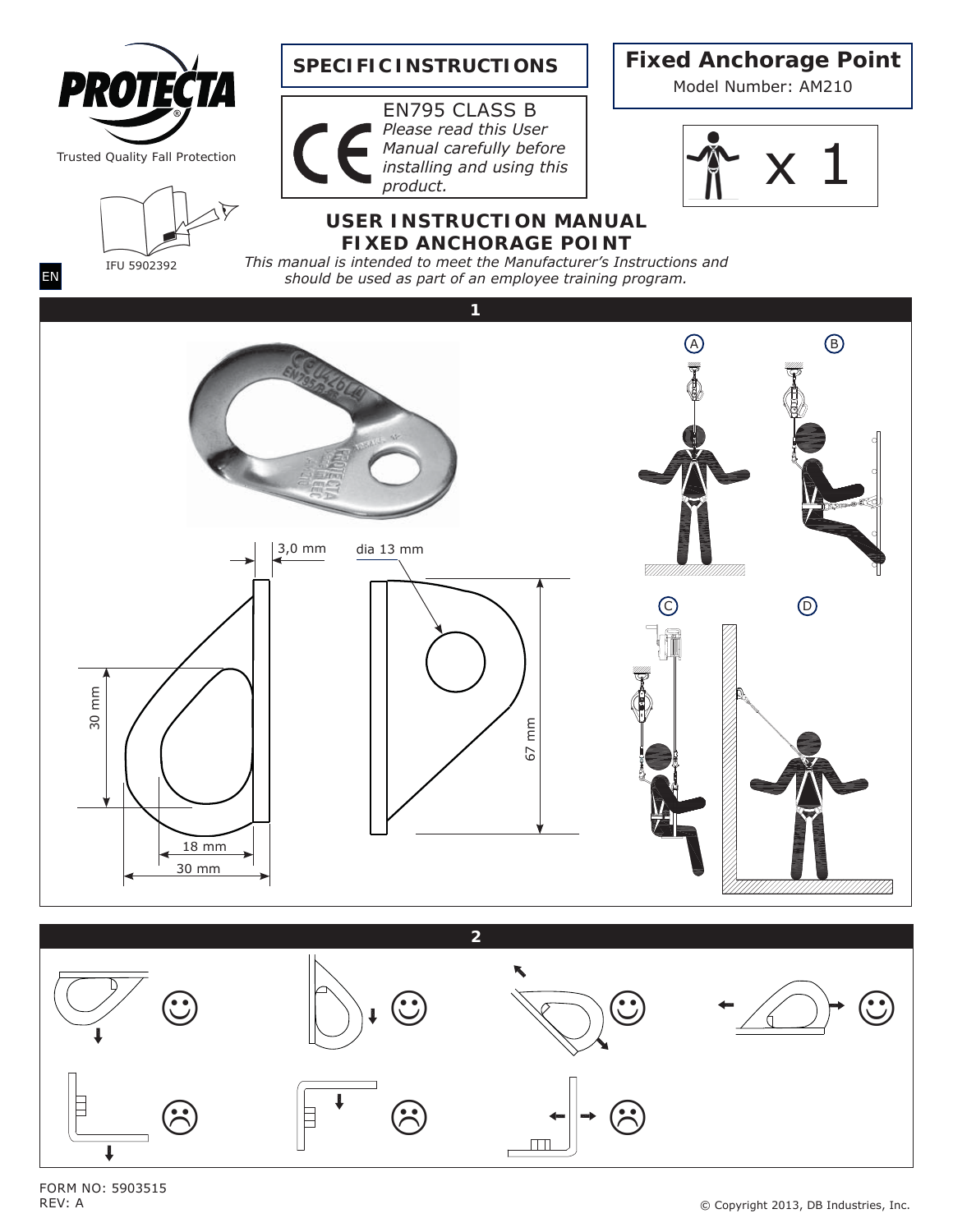

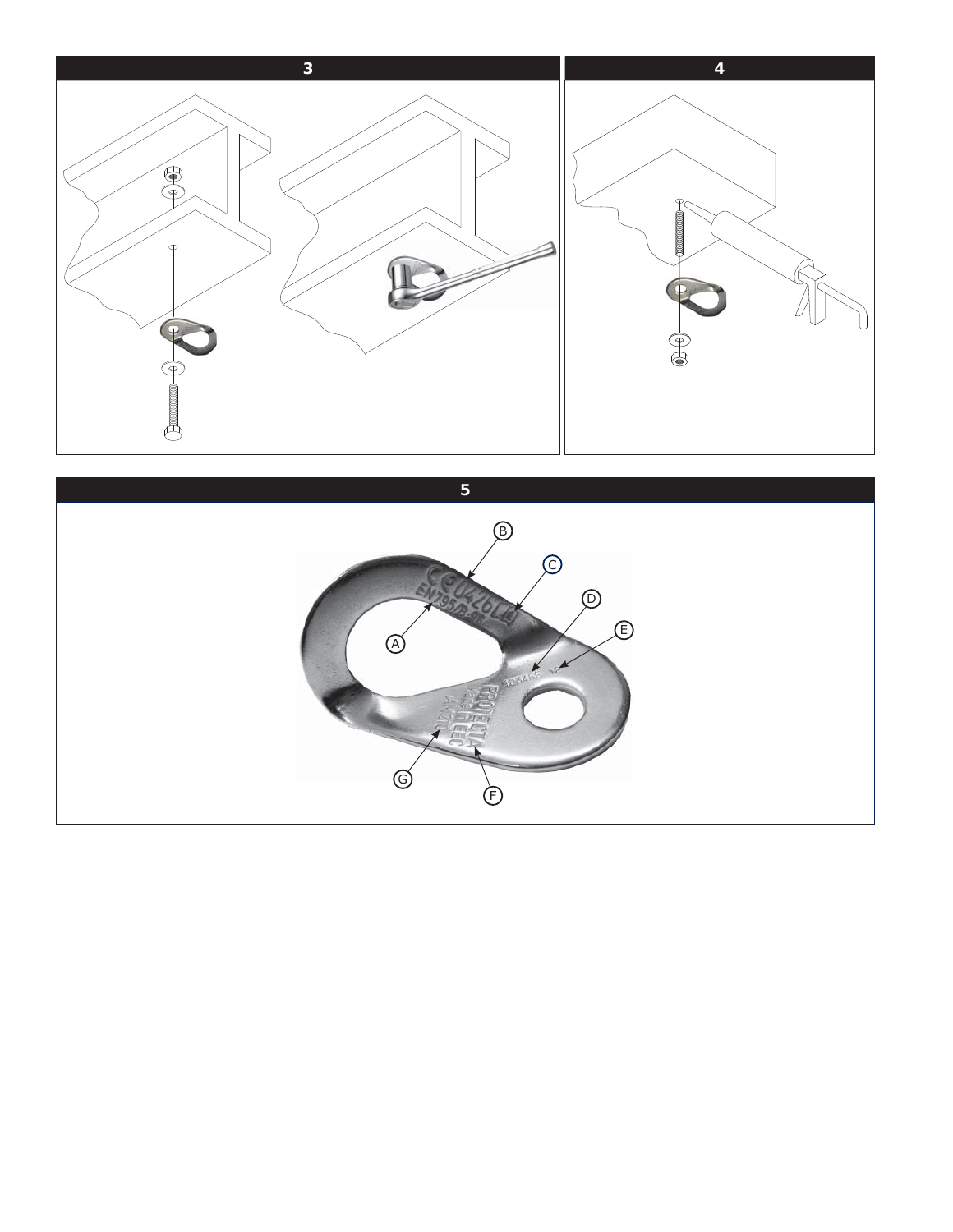# *FOREWORD*

This instruction describes installation and use of the Protecta *Fixed Anchorage Point*. It should be used as part of an employee training program.

EN

*IMPORTANT:* Before using this equipment, record the product identification information from the product *markings (identified in photo on front cover) on the 'Equipment Identification Sheet' at the back of the "General Instructions for Use and Maintenance" (5902392).*

# *PURPOSE*

**DESCRIPTION:** The Protecta *Fixed Anchorage Point* (Figure 1) is a stainless steel anchor rated for one user in two directions. It installs in steel structures with an M12 A2 or A4 class bolt, or in masonry with an M12 chemical resin fastener.

**APPLICATIONS:** Figure 1 illustrates typical applications. The Fixed Anchorage Point can be used as an anchorage point for Fall Arrest (A), Positioning (B), Suspension (C), and Fall Restraint (D) systems.

### *USE*

The Fixed Anchorage Point is a single point fall arrest anchor tested to, and in conformance with EN795 Class B. It can serve as the anchorage point(s) for a lanyard. The Fixed Anchorage Point allows the user full freedom in the work zone while securely connected to a safety system. Users should attach to the *Fixed Anchorage Point* via a energy absorbing lanyard attached to a full body harness.

*WARNING: When connecting to the Fixed Anchorage Point, exercise caution and observe that the connector is*  fully closed and locked. Failure to establish secure connections to the Fixed Anchorage Point for the rescuer or *rescue subject may cause severe injury or death.*

*WARNING: Working at height has inherent risks. Risks include, but are not limited to: falling, suspension/ prolonged suspension, striking objects, and unconsciousness. In the event of a fall arrest and/or subsequent rescue (emergency) situation, some personal medical conditions may aff ect your safety. Medical conditions identified as risky for this type of activity include, but are not limited to the following: heart disease, high blood pressure, vertigo, epilepsy, drug or alcohol dependence, psychiatric illness, impaired limb function, and balance issues. We recommend that your employer/physician determine if you are fit to handle normal and emergency use of this equipment. A rescue plan must be in place to deal with any emergencies that could arise during work.*

*WARNING: Do not use the Fixed Anchorage Point for applications other than those addressed in these instructions. Inappropriate use may result in injury or death. This product is part of a fall protection system. Installers and users must read and follow the manufacturer's instructions for each component of the system. Alterations or misuse of this equipment, or failure to follow instructions, may result in serious injury or death.*

**TRAINING:** It is the responsibility of users of this equipment to understand these instructions and be trained in correct installation, use, and maintenance of this equipment. Users must be aware of the consequences of improper installation or use of this equipment. This instruction manual is not a substitute for a training program. Training by a competent person trainer<sup>1</sup> must be provided on a periodic basis to ensure user proficiency. Contact Capital Safety for information on training classes, or if you have questions regarding use of this equipment.

**PERSONAL PROTECTIVE EQUIPMENT (PPE):** All types of Fall Arrest or Restraint PPE may be attached to the Fixed Anchorage Point. PPE used with the Fixed Anchorage Point must be tested to relevant EN standards and bare the CE mark where appropriate. Other fall arrest equipment, such as inertial reel retractable blocks or rope grabs can be used with the Fixed Anchorage Point. Consult the manufacturer's instructions for orientation restrictions. A full body harness is the only acceptable body-holding device that can be used with a Fall Arrest sytem.

*WARNING: All Personal Protective Equipment (PPE) must be used and inspected in accordance with the manufacturer's instructions for use. Always consult the manufacturer to determine suitability of use with the Fixed Anchorage Point with with respect to connectors, fall clearances, sharp edges, etc.*

**CAPACITY:** As noted on the product markings, the maximum number of persons that can be connected to the Fixed Anchorage Point for Fall Arrest purposes is one (1) user. The maximum allowable weight (including equipment and clothing) for the person connected to the Fixed Anchorage Point is 100 kg.

**APPLIED LOADS:** Figure 2 shows correct ( $\circledcirc$ ) and incorrect ( $\circledcirc$ ) loading directions for the Fixed Anchorage Point. Loads should always be applied in directions parallel to the anchor faces and never perpendicular to the anchor faces. The Fixed Anchorage Point is designed for use with systems that limit applied arrest loads to 6 kN or less. Static loads must not exceed 272 kg. Only one person can be attached to the Fixed Anchorage Point. Attachment of two PPE systems by a single user is prohibited.

*<sup>1</sup> COMPETENT PERSON TRAINER: An individual who by training, knowledge, and experience is capable of conducting competent person training.*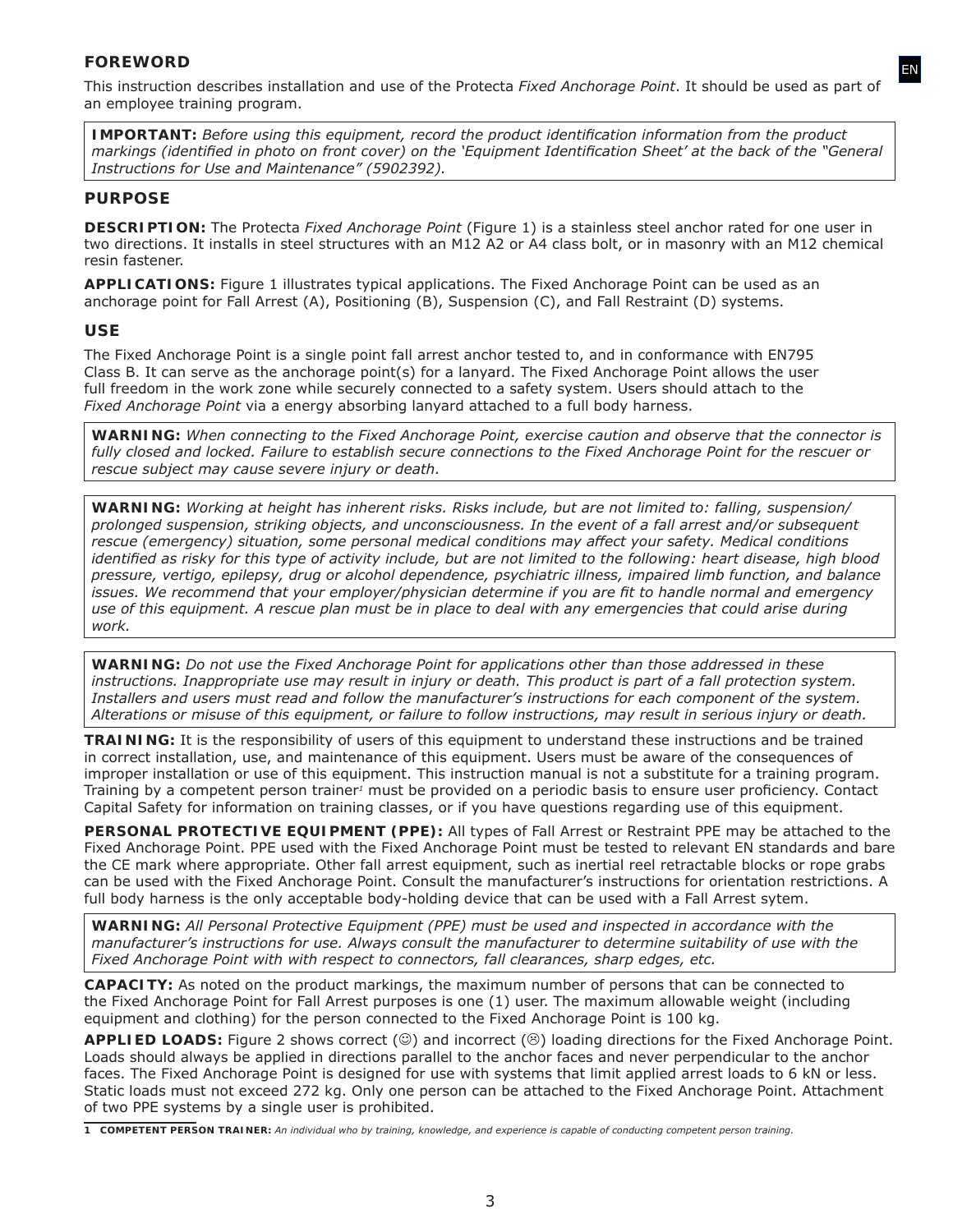**FALL FACTORS:** The Fixed Anchorage Point can be used in all Fall Factor situations: 0, 1, or 2.

**PRE-USE INSPECTION:** Prior to each use to the Fixed Anchorage Point, inspect the Fixed Anchorage Point per the instructions in Table 1.

## *INSTALLATION*

Installation of the Fixed Anchorage Point must be performed by competent person(s)*2* familiar with the Fixed Anchorage Point. The following guidelines must be read and understood by all members of the installation team:

**PRIOR TO INSTALLATION:** Plan your fall protection system. Consider all factors that will affect safety during use of the equipment. Select a suitable strength structure that will prove overall safety and proper loading strength. The Fixed Anchorage Point installation should factor in the following considerations:

- Height above the work surface
- Clearance to first obstacles
- Work area hazards
- Type of fall protection system desired/needed.
- PPE to be used in the system

*IMPORTANT: If you have questions on the use, care, or suitability of this equipment for your application,*  contact Capital Safety. Modification and alteration of the Fixed Anchorage Point is not permitted without prior *agreement from Capital Safety.*

*WARNING: When working at height to install the Fixed Anchorage Point, use fall protection incorporating anchorage independent of the anchorage you are installing.*

**ANCHORAGE STRUCTURE:** The structure to which the Fixed Anchorage Point is mounted must be capable of sustaining 12 kN of force in the anticipated direction(s) of loading (see Figure 2). Each Fixed Anchorage Point location must be capable of sustaining this load.

**PLANE OF ANCHORAGE SURFACE:** If the Fixed Anchorage Point is to be installed on a surface that is not perpendicular to the user walking level (e.g., curved or inclined roof, narrow ledge at head height), or a curved surface perpendicular to the user walking level (e.g., silo or vat), consult Capital Safety prior to installation.

**INSTALLATION HEIGHT:** The Fixed Anchorage Point may be installed at any practical height above the work surface.

**RESTRAINT SYSTEMS:** Where possible, installations should be designed as a restraint application (see Figure 1). Restraint systems prevent the user from reaching a position where a fall can occur; therefore, no freefall is possible.

**FALL ARREST SYSTEMS:** When the Fixed Anchorage Point is used in a Fall Arrest system, it is important to consider the following factors during design:

- **Anchorage Point**  Mount anchors as high as possible in relation to the user. This minimizes possible free fall, making rescue easier and less distressing on the victim. Avoid anchor locations that increase the chance of swing fall. Swing falls occur when the anchorage point is not directly above the point where a fall occurs. The force of striking an object in a swing fall may cause serious injury or death. Minimize swing falls by working as close to the anchorage point as possible.
- **Anchor Orientation** The Fixed Anchorage Point must be correctly oriented to support the loads applied by the system (see Figure 2).
- **Hazards** The work area and path below should be free of any hazards (vehicles, fences, balconies, pedestrians, water/chemicals, etc.) that could injure the user or others if a fall occurs.

**FASTENING REQUIREMENTS:** The Fixed Anchorage Point is installed with M12 fasteners:

- (Figure 3) Install in metal with an M12 A2 or A4 Class Stainless Steel Bolt.
- (Figure 4) Install in masonry with an M12 Adhesive Anchoring System (Hilti HIT-HY 150 or equivalent). Follow the manufacturer's instructions for installing the Adhesive Anchoring system.
- A Locking Nut and Washer must be used in all installations. All fasteners should be tightened to the fastener manufacturer's torque recommendations.
- Attach the included Installation Label to the Fixed Anchorage Point after installation.

**PROOF LOAD TESTING:** After installation, the Fixed Anchorage Point must be proof loaded. Using a tension tester, apply a 5kN load for at least 15 seconds in a direction perpendicular to the mating surface. There should be no pull out of fixing or deformation of eye.

*<sup>2</sup> COMPETENT PERSON: An individual designated by the employer to be responsible for the immediate supervision, implementation, and monitoring of the employer's managed fall protection program who, through training and knowledge, is capable of identifying, evaluating, and addressing existing and potential fall hazards, and who has the employer's authority to take prompt corrective action with regard to such hazards.*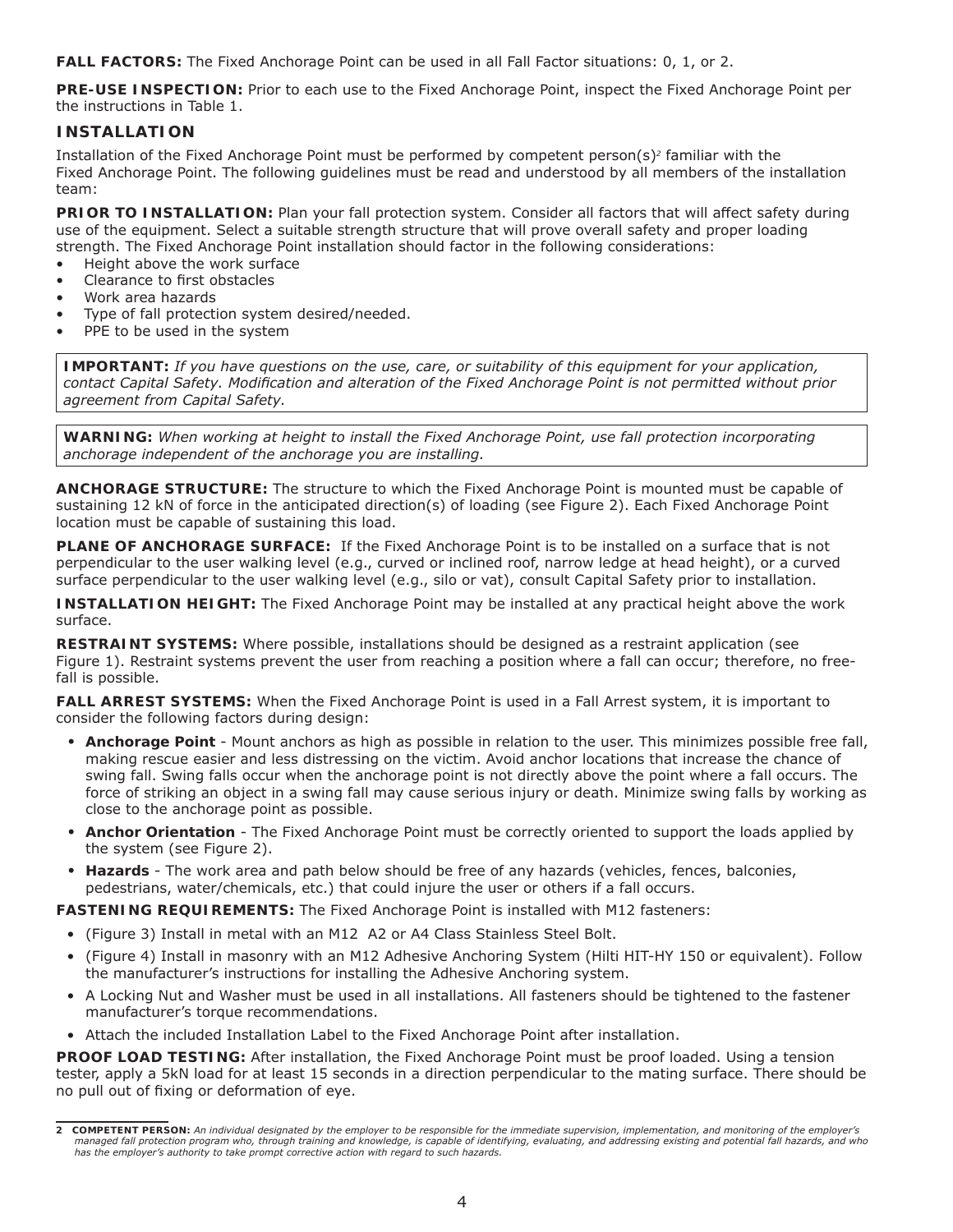### *NOTE:*

- Capital Safety strongly recommends that all anchors be fitted in accordance with the manufacturers instructions for use, *and with the installation requirements of EN 795 Class B and BS 7883 Class B (UK only).*
- *Proof loading is not required for through-hole installations in steel structure, unless required by the purchaser.*
- *Each of Fixed Anchorage Point must sustain the 500 kg proof load without showing any deformation, permanent yield, or slip of the fastener. Any of these occurrences constitutes a failure. Any failure indicates that the type of fastener tested is not suitable for use in the building material tested and must be rejected. The fastener manufacturer should be consulted for recommendation of a suitable fastener for the base material.*
- *In the event of a failure, a suitable fastener must be acquired and re-tested. Any rejected anchors must be discarded and their mounting holes plugged to prevent subsequent use.*
- *After testing the structural material should be carefully examined for cracking, or other signs of failure. This is essential where an anchor is close to the edge of the structural material. For anchors near the edge of a structure, suitability of the*  intended fastener should be verified with the manufacturer.

# *INSPECTION AND SERVICE*

Table 1 lists inspection and service processes and their frequencies. Servicing should only be performed by a trained Competent Person<sup>2</sup>. Do not use the Fixed Anchorage Point being inspected/serviced. A different anchorage point and independent fall protection should be utilized.

| Table 1 - Inspection & Service                                                                                                                                                                                                        |          |                                                                                                                                                                                                                                                                                              |                                                                                                                                                                                                                                              |                |                                    |  |  |  |
|---------------------------------------------------------------------------------------------------------------------------------------------------------------------------------------------------------------------------------------|----------|----------------------------------------------------------------------------------------------------------------------------------------------------------------------------------------------------------------------------------------------------------------------------------------------|----------------------------------------------------------------------------------------------------------------------------------------------------------------------------------------------------------------------------------------------|----------------|------------------------------------|--|--|--|
| Frequency                                                                                                                                                                                                                             |          |                                                                                                                                                                                                                                                                                              |                                                                                                                                                                                                                                              |                |                                    |  |  |  |
| <b>Before</b>                                                                                                                                                                                                                         | Every    |                                                                                                                                                                                                                                                                                              |                                                                                                                                                                                                                                              |                |                                    |  |  |  |
| Each<br><b>Use</b>                                                                                                                                                                                                                    | Year     | Inspection/Service:                                                                                                                                                                                                                                                                          |                                                                                                                                                                                                                                              | Action:        |                                    |  |  |  |
| X                                                                                                                                                                                                                                     |          | Verify that all components of the attached safety<br>system are securely and correctly connected together.                                                                                                                                                                                   | Reconnect components which are not correctly<br>connected. Consult the manufacturer's User<br>Instructions for connection requirements.                                                                                                      |                |                                    |  |  |  |
| X                                                                                                                                                                                                                                     | <b>X</b> | Inspect the Fixed Anchorage Point for defects in the<br>metal (excessive corrosion, wear, splits, cracks, bends,<br>etc.).                                                                                                                                                                   | If defects are sufficient to decrease the strength<br>of the Fixed Anchorage Point, remove the anchor<br>from service and replace.                                                                                                           |                |                                    |  |  |  |
| X                                                                                                                                                                                                                                     | X        | Inspect the markings on the Fixed Anchorage Point<br>(see cover photo). All markings should be present and<br>legible.                                                                                                                                                                       | If markings are not present or are illegible,<br>remove the anchor from service and replace.                                                                                                                                                 |                |                                    |  |  |  |
| X                                                                                                                                                                                                                                     | X        | Inspect the fastener(s) and structural material for<br>damage that could affect the anchors holding strength.<br>Inspect the surrounding work area to ensure no<br>hazards or obstructions are present which may injure<br>the user or affect system performance.                            | Replace damaged fasteners. Re-install the anchor<br>in a new hole if structural material around the<br>mounting hole is damaged. Where the anchor is<br>installed in masonry with an adhesive anchoring<br>system, Re-install in a new hole. |                |                                    |  |  |  |
|                                                                                                                                                                                                                                       | X        | Installations in Masonry: Every 12 months, proof load test anchors installed in masonry (see Proof<br>Load Testing). Torque fasteners with a torque wrench to the manufacturer's recommended torque value.<br>Defective articles must be replaced.                                           |                                                                                                                                                                                                                                              |                |                                    |  |  |  |
|                                                                                                                                                                                                                                       | X        | Through-Hole Installations in Metal: Every 12 months, visually inspect through-hole anchor<br>installations in metal for defects in the surrounding metalwork. Torque fasteners with a torque wrench to<br>the manufacturer's recommended torque value. Defective articles must be replaced. |                                                                                                                                                                                                                                              |                |                                    |  |  |  |
| <b>IMPORTANT:</b> Extreme working conditions (harsh environments,                                                                                                                                                                     |          |                                                                                                                                                                                                                                                                                              |                                                                                                                                                                                                                                              |                | <b>MARKINGS</b> (See Figure 5)     |  |  |  |
|                                                                                                                                                                                                                                       |          | prolonged use, etc.) may require more frequent inspection. Record the<br>inspection/service date and results in the 'Periodic Examination and                                                                                                                                                |                                                                                                                                                                                                                                              | $\circledcirc$ | Standard to which Anchor conforms. |  |  |  |
| (5902392).                                                                                                                                                                                                                            |          | Repair History' in the "General Instructions for Use and Maintenance"                                                                                                                                                                                                                        |                                                                                                                                                                                                                                              | $^\circledR$   | Notified body number.              |  |  |  |
|                                                                                                                                                                                                                                       |          | <b>IMPORTANT:</b> Equipment should be removed from use if pre-use                                                                                                                                                                                                                            |                                                                                                                                                                                                                                              | $\odot$        | Read user instruction.             |  |  |  |
|                                                                                                                                                                                                                                       |          | inspection creates any doubt about the equipment condition. Equipment<br>must not be put back into service until a competent person confirms in                                                                                                                                              |                                                                                                                                                                                                                                              | $\circledcirc$ | Serial number.                     |  |  |  |
|                                                                                                                                                                                                                                       |          | writing that it is acceptable to do so.                                                                                                                                                                                                                                                      |                                                                                                                                                                                                                                              | $\circledcirc$ | Year manufactured.                 |  |  |  |
|                                                                                                                                                                                                                                       |          | <b>IMPORTANT:</b> In the event of a fall and subsequent fall arrest, the                                                                                                                                                                                                                     |                                                                                                                                                                                                                                              | $\bigoplus$    | Brand name.                        |  |  |  |
|                                                                                                                                                                                                                                       |          | Fixed Anchorage Point must be withdrawn from use and inspected by a<br>competent person to determine if it can be returned to service. If it is                                                                                                                                              |                                                                                                                                                                                                                                              | ⊚              | Part number.                       |  |  |  |
|                                                                                                                                                                                                                                       |          | returned to service, this action must be recorded in the Inspection and<br>Maintenance Log in this instruction.                                                                                                                                                                              |                                                                                                                                                                                                                                              |                |                                    |  |  |  |
| <b>IMPORTANT:</b> To ensure user safety if the Fixed Anchorage Point is re-<br>sold outside the original country of destination, the reseller must provide<br>instruction for use, maintenance, periodic inspection and repair in the |          |                                                                                                                                                                                                                                                                                              |                                                                                                                                                                                                                                              |                |                                    |  |  |  |

*language of the country in which the product is to be used.*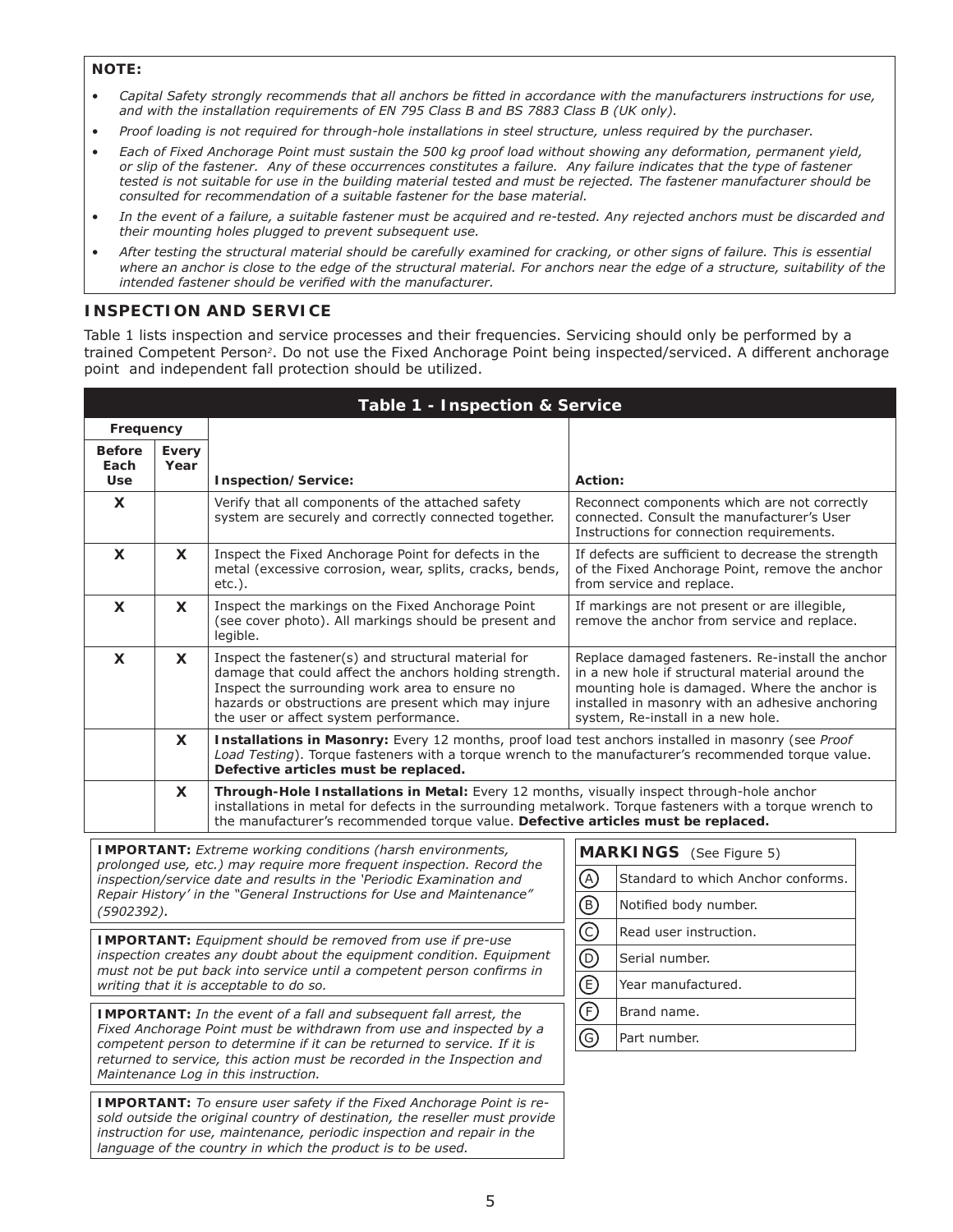# *INSPECTION AND MAINTENANCE LOG*

| <b>SERIAL NUMBER:</b>                    |                                        |                           |                                        |  |  |  |
|------------------------------------------|----------------------------------------|---------------------------|----------------------------------------|--|--|--|
| <b>MODEL NUMBER:</b>                     |                                        |                           |                                        |  |  |  |
| <b>DATE PURCHASED:</b>                   |                                        | <b>DATE OF FIRST USE:</b> |                                        |  |  |  |
| <b>DATE OF NEXT</b><br><b>INSPECTION</b> | <b>REASON FOR</b><br><b>INSPECTION</b> | <b>CORRECTIVE ACTION</b>  | <b>MAINTENANCE</b><br><b>PERFORMED</b> |  |  |  |
| Competent Person Name/Signature:         |                                        |                           |                                        |  |  |  |
| Competent Person Name/Signature:         |                                        |                           |                                        |  |  |  |
| Competent Person Name/Signature:         |                                        |                           |                                        |  |  |  |
| Competent Person Name/Signature:         |                                        |                           |                                        |  |  |  |
| Competent Person Name/Signature:         |                                        |                           |                                        |  |  |  |
| Competent Person Name/Signature:         |                                        |                           |                                        |  |  |  |
| Competent Person Name/Signature:         |                                        |                           |                                        |  |  |  |
| Competent Person Name/Signature:         |                                        |                           |                                        |  |  |  |
| Competent Person Name/Signature:         |                                        |                           |                                        |  |  |  |
| Competent Person Name/Signature:         |                                        |                           |                                        |  |  |  |
| Competent Person Name/Signature:         |                                        |                           |                                        |  |  |  |
| Competent Person Name/Signature:         |                                        |                           |                                        |  |  |  |
| Competent Person Name/Signature:         |                                        |                           |                                        |  |  |  |
| Competent Person Name/Signature:         |                                        |                           |                                        |  |  |  |
| Competent Person Name/Signature:         |                                        |                           |                                        |  |  |  |
| Competent Person Name/Signature:         |                                        |                           |                                        |  |  |  |
| Competent Person Name/Signature:         |                                        |                           |                                        |  |  |  |
| Competent Person Name/Signature:         |                                        |                           |                                        |  |  |  |
| Competent Person Name/Signature:         |                                        |                           |                                        |  |  |  |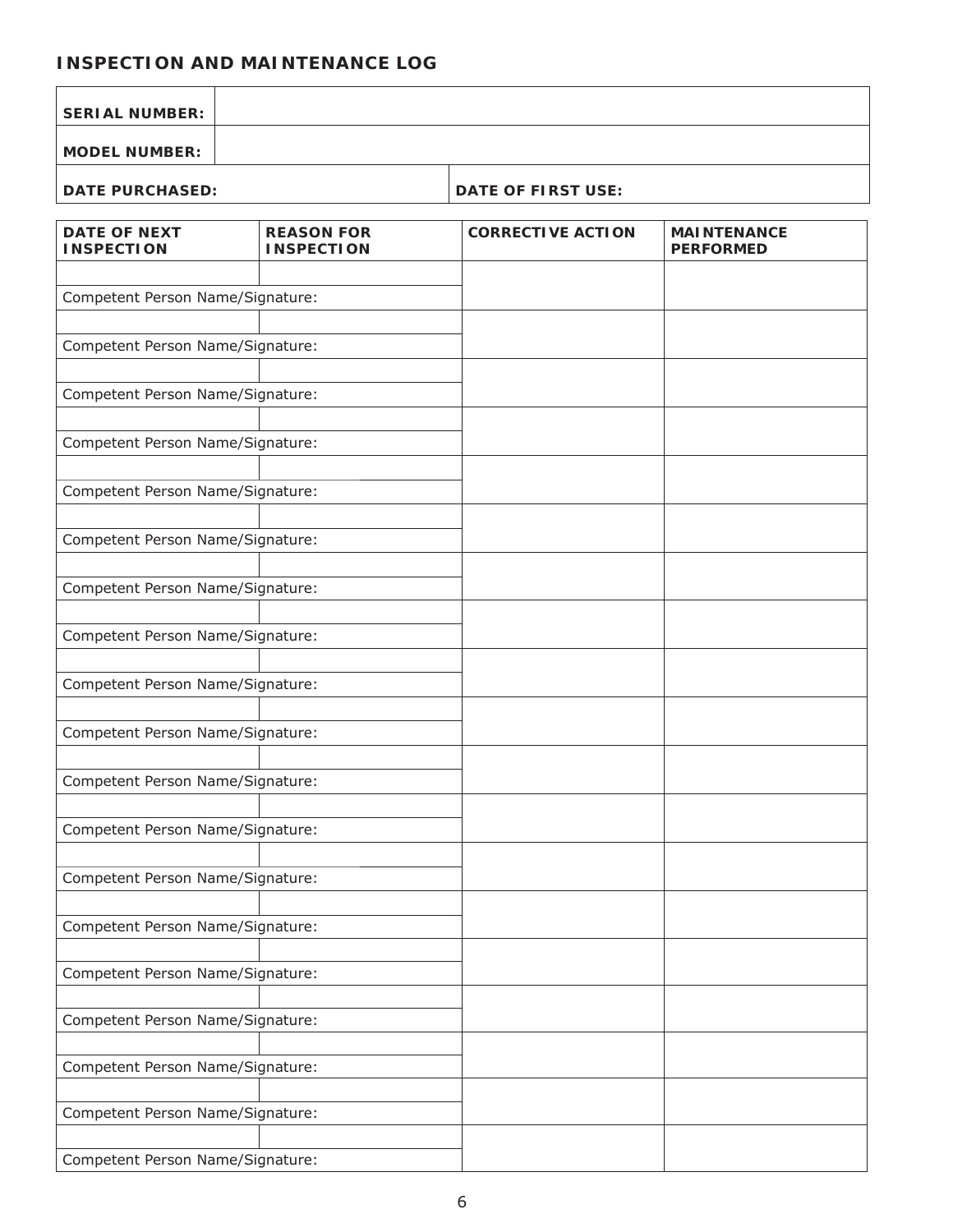### **LIMITED LIFETIME WARRANTY**

products are free from defects in materials and workmanship under normal use and service. This warranty extends for the lifetime of the product from the date the product is purchased by the End User, in new and unused condition, from a CAPITAL SAFETY authorised distributor. CAPITAL SAFETY'S entire liability to End User and End User's exclusive remedy under this warranty is<br>limited to the repair or replacement in kind of any defective product within its lifetime (as CAPITAL<br>SAFETY in its sole discreti or advice given by CAPITAL SAFETY, its distributors, directors, officers, agents or employees shall<br>create any different or additional warranties or in any way increase the scope of this warranty. CAPITAL SAFETY will not accept liability for defects that are the result of product abuse, misuse,<br>alteration or modification, or for defects that are due to a failure to install, maintain, or use<br>the product in accordance WARRANTY APPLICABLE TO OUR PRODUCTS AND IS IN LIEU OF ALL OTHER WARRANTIES AND LIABILITIES, EXPRESSED OR IMPLIED.

#### **Garanzia di durata limitata**

**Garanzia dell'utente finale:** CAPITAL SAFETY garantisce all'utente finale originale (di seguito<br>"Utente finale") che i suoi prodotti sono privi di difetti dei materiali e di fabbricazione se utilizzati<br>nelle normali condi data di acquisto del prodotto da parte dell'Utente finale come prodotto nuovo e mai usato da un<br>distributore autorizzato CAPITAL SAFETY. La responsabilità complessiva di CAPITAL SAFETY nei confronti dell'Utente finale e il ricorso esclusivo dell'Utente finale ai sensi della presente garanzia sono limitati alla riparazione o alla sostituzione in natura dei prodotti difettati entro la durata (così come stabilita a propria esclusiva discrezione da CAPITAL SAFETY). Eventuali informazioni orali o scritte o consigli forniti da CAPITAL SAFETY, dai suoi distributori, direttori, funzionari, agenti o dipendenti non potranno in alcun modo dare origine a garanzie diverse o aggiuntive né potranno ampliare l'ambito della presente garanzia. CAPITAL SAFETY non potrà essere ritenuta responsabile<br>dei difetti derivati da un cattivo o errato utilizzo del prodotto, da alterazioni o modifiche o da difetti<br>dovuti ai mancati produttore. LA PRESENTE GARANZIA È L'UNICA GARANZIA APPLICABILE AI NOSTRI PRODOTTI E SOSTITUISCE QUALSIASI ALTRA GARANZIA E RESPONSABILITÀ, ESPRESSE O IMPLICITE.

#### **Garantía limitada de por vida**

Garantía para el Usuario final: CAPITAL SAFETY garantiza al usuario final original ("Usuario final") que sus productos están libres de defectos en materiales y mano de obra bajo condiciones<br>normales de uso y servicio. Esta garantía abarca toda la vida útil del producto, desde la fecha de compra del producto por parte del Usuario final, en estado nuevo y sin uso, a un distribuidor<br>autorizado de CAPITAL SAFETY. Toda la responsabilidad de CAPITAL SAFETY para con el Usuario final y el recurso exclusivo del Usuario final en virtud de esta garantía, se limita a la reparación<br>o sustitución en especie de cualquier producto defectuoso dentro de su vida útil (como CAPITAL<br>SAFETY lo determine y esti escrita, o información dada por CAPITAL SAFETY, sus distribuidores, directores, técnicos, agentes o empleados, creará ninguna garantía distinta o adicional, ni de alguna manera ampliará el alcance de esta garantía. CAPITAL SAFETY no acepta responsabilidad por defectos que sean resultado del abuso, mal uso, alteración o modificación del producto, ni por los defectos que se<br>deban a una instalación, mantenimiento o utilización que no esté de acuerdo con las instrucciones<br>del fabricante. ESTA GARANT SUSTITUYE A CUALQUIER OTRA GARANTÍA O RESPONSABILIDAD, EXPRESA O IMPLÍCITA.

### **Begränsad livstidsgaranti**

(slutanvändaren) att produkterna inte har några material- eller produktionsfel vid normal<br>användning och service. Garantin omfattar produktens livslängd från det datum då produkten<br>köps av slutanvändaren i nytt och oanvänt SAFETY. CAPITAL SAFETYS hela ansvarsskyldighet gentemot slutanvändaren och slutanvändarens<br>enda gottgörelse inom ramen för denna garanti begränsas till reparation eller byte av trasiga<br>produkter under deras livslängd (enli lämpligt efter eget gottfinnande). Inga muntliga eller skriftliga uppgifter eller råd från CAPITAL<br>SAFETY, dess återförsäljare, chefer, tjänstemän, företrädare eller anställda får upprätta några andra eller ytterligare garantier eller på något sätt ändra garantins omfattning. CAPITAL SAFETY<br>tar inget ansvar för fel som uppstår på grund av felaktig användning, missbruk, ändring eller<br>modifiering av produkten eller underhållits eller använts i enlighet med tillverkarens anvisningar. DENNA GARANTI ÄR DEN ENDA GARANTI SOM GÄLLER FÖR VÅRA PRODUKTER OCH DEN ERSÄTTER ALLA ANDRA GARANTIER OCH ANSVAR, BÅDE UTTRYCKLIGA OCH UNDERFÖRSTÅDDA.

### **Begrenset livstidsgaranti**

**Garanti for sluttbruker:** CAPITAL SAFETY garanterer den opprinnelige sluttbrukeren ("Sluttbrukeren") at materialene og håndverket som gikk med i tilvirkingen av produktene<br>er uten defekter i sammenheng med vanlig bruk. Garantien gjelder for produktets livstid fra<br>datoen Sluttbrukeren kjøper produktet i n alle defekte produkter innen sin livstid (som CAPITAL SAFETY anslår og anser som passende etter sitt eget forgodtbefinnende). Verken muntlig eller skriftlig rådgivning fra CAPITAL SAFETY<br>eller dets leverandører, styremedlemmer, ledere, agenter eller ansatte skal opprette ulike<br>eller ytterligere garantier, eller SAFETY tar ikke ansvar for defekter som er resultatet av produktmisbruk, misbruk, endring eller modifikasjon, eller defekter som skyldes montering, vedlikehold eller bruk som ikke samsvarer<br>med produsentens anvisninger. DENNE GARANTIEN ER DEN ENESTE GARANTIEN SOM GJELDER<br>FOR VÅRE PRODUKTER. DEN GJELDER I STEDET FOR A

#### **Obmedzená doživotná záruka**

**Záruka pre koncového používateľa:** Spoločnosť CAPITAL SAFETY zaručuje pôvodnému koncovému používateľovi (ďalej len "Koncový používateľ"), že jej výrobky sú bez chýb materiálu<br>a vyhotovenia pri bežnom používaní a servise. Táto záruka platí po celú dobu životnosti výrobku,<br>od dátumu, kedy bol výrobok za stave, od autorizovaného distribútora spoločnosti CAPITAL SAFETY. Celkové ručenie spoločnosťou CAPITAL SAFETY voči Koncovému používateľovi a výhradný nápravný prostriedok podľa tejto záruky sa obmedzuje na fyzickú opravu alebo výmenu každého chybného výrobku po dobu jeho životnosti (ako spoločnosť CAPITAL SAFETY určí podľa svojho vlastného uváženia a aké považuje za primerané). Žiadne ústne alebo písomné informácie ani rady poskytnuté spoločnosťou CAPITAL SAFETY, jej distribútormi, štatutárnymi predstaviteľmi, riaditeľmi, zástupcami alebo<br>zamestnancami nezadávajú žiadne iné ani ďalšie záruky, ani akýmkoľvek spôsobom nerozširujú<br>rozsah tejto záruky. Spoločnosť CAPITA neodborným používaním výrobku, jeho úpravami alebo zmenami, ani za chyby, spôsobené<br>nesprávnou inštaláciou, údržbou alebo používaním výrobku v rozpore s pokynmi výrobcu. TÁTO<br>ZÁRUKA JE JEDINÁ ZÁRUKA NA NAŠE VÝROBKY A NAHRÁ ZODPOVEDNOSTI, ČI UŽ POTVRDENÉ SLOVNE ALEBO IMPLICITNE.

### **Garantie limitée à vie**

**Warranty to End User: CAPITAL SAFETY warrants to the original end user ("End User") that its <b>Carantie de l'utilisateur final : CAPITAL SAFETY garantit à l'utilisateur final d'origine («<br>Warranty to End User: CAPITAL SAFE** Garantie de l'utilisateur final : CAPITAL SAFETY garantit à l'utilisateur final d'origine (« Utilisateur final ») que ses produits sont exempts de défauts de matériaux et de fabrication dans des conditions d'utilisation et d'entretien normales. Cette garantie s'étend pendant toute la durée de vie du produit à compter de la date d'achat du produit par l'Utilisateur fi nal, comme produit neuf et inutilisé, auprès d'un distributeur agréé. L'entière responsabilité de CAPITAL<br>SAFETY envers l'Utilisateur final et le recours exclusif de l'Utilisateur final dans le cadre de cette<br>garantie se limite à la pendant sa durée de vie (si CAPITAL SAFETY, à sa seule discrétion, le juge nécessaire). Aucune<br>information ni aucun conseil, qu'ils soient oraux ou écrits, donnés par CAPITAL SAFETY, ses distributeurs, directeurs, responsables, agents ou employés ne créera de garanties différentes<br>ou supplémentaires ni n'augmentera l'étendue de cette garantie. CAPITAL SAFETY n'assumera<br>en aucun cas la responsabilité de déf sa mauvaise utilisation, de son altération ou de sa modification, ou de défauts découlant du<br>non-respect des instructions du fabricant en matière d'installation, d'entretien ou de conditions d'utilisation. CETTE GARANTIE EST LA SEULE GARANTIE APPLICABLE À NOS PRODUITS ET ELLE REMPLACE TOUTES LES AUTRES GARANTIES ET RESPONSABILITÉS EXPRIMÉES OU IMPLICITES.

#### **Lebenslange Garantie mit Einschränkung**  $\text{I}\text{T}$  and  $\text{I}\text{I}\text{I}$  becomes the contract of  $\text{I}\text{I}\text{I}$  becomes the contract of  $\text{I}\text{I}\text{I}$  becomes the contract of  $\text{I}\text{I}\text{I}$

**Endbenutzer-Garantie:** CAPITAL SAFETY garantiert dem ursprünglichen Endbenutzer ("Endbenutzer"), dass seine Produkte unter normalem Gebrauch und Betrieb frei von Material-<br>und Herstellungsfehlern sind. Diese Garantie erstreckt sich auf die Lebensdauer des Produkts ab dem Datum, an dem der Endbenutzer das Produkt neu und ungebraucht von einem durch<br>CAPITAL SAFETY autorisierten Händler gekauft hat. Die gesamte Haftung von CAPITAL SAFETY dem Endbenutzer gegenüber und der einzige Anspruch des Endbenutzers ist gemäß dieser<br>Garantie beschränkt auf die Reparatur oder den Ersatz von defekten Produkten innerhalb<br>ihrer Lebensdauer (eine Einschätzung diesbezüglich Ermessen durchgeführt). Keine von CAPITAL SAFETY schriftlich oder mündlich an Händler, Vorstandsmitglieder, Führungskräfte, Agenten oder Angestellte übergegebenen Informationen oder Hinweise ergeben jegliche andere oder zusätzliche Gewährleistungen, noch erhöhen sie den Umfang dieser Garantie. CAPITAL SAFETY schließt eine Haftung für Defekte aufgrund von unsachgemäßem Gebrauch, Änderungen oder Modifi kationen am Produkt sowie für Defekte, die darauf zurückzuführen sind, dass das Produkt nicht gemäß der Anweisungen des Herstellers<br>montiert, gewartet und verwendet wurde, aus. DIESE GARANTIE IST DIE EINZIG GÜLTIGE<br>GARANTIE FÜR UNSERE PRODUKTE UND GILT ANSTELLE VON HAFTUNGSBEDINGUNGEN, SEI ES AUSDRÜCKLICH ODER STILLSCHWEIGEND.

#### **Garantia vitalícia limitada**

Garantía para el Usuario final: CAPITAL SAFETY garantiza al usuario final original ("Usuario **de Carantia de utilizador final: a CAPITAL SAFETY garante ao utilizador final original ("Utilizador <b>PT")** a CAPITAL SAFETY gara Final") que os seus produtos estão isentos de defeitos de materiais e de fabrico ao abrigo de uma utilização e serviço normal. Esta garantia prolonga-se pela duração da vida útil do produto desde a data de aquisição do produto pelo Utilizador Final, em condição nova e não usada, junto de um distribuidor autorizado da CAPITAL SAFETY. A responsabilidade integral da CAPITAL SAFETY perante o Utilizador Final e o recurso exclusivo do Utilizador Final ao abrigo desta garantia está limitado à reparação ou substituição de qualquer produto defeituoso no decorrer da sua vida útil (consoante apropriado e determinado exclusivamente segundo o critério exclusivo da CAPITAL SAFETY). Nenhuma informação escrita ou oral ou conselho fornecido pela CAPITAL SAFETY, seus distribuidores, directores, representantes, agentes ou funcionários irá criar garantias diferentes ou adicionais ou de qualquer forma aumentará o âmbito desta garantia. A CAPITAL SAFETY não aceitará responsabilidade por defeitos resultantes de abuso, utilização incorrecta, alteração ou modifi cação, ou por defeitos do produto que resultem de um incumprimento de instalação, manutenção ou utilização do produto de acordo com as instruções do fabricante. ESTA GARANTIA É A ÚNICA GARANTIA APLICÁVEL AOS NOSSOS PRODUTOS E EXISTE EM DETRIMENTO DE QUAISQUER OUTRAS GARANTIAS E RESPONSABILIDADES, EXPRESSAS OU IMPLÍCITAS.

### **Rajoitettu käyttöiän aikainen takuu**

**Garanti för slutanvändare:** CAPITAL SAFETY garanterar den ursprungliga slutanvändaren **FINDA Takuu loppukäyttäjälle:** CAPITAL SAFETY takaa alkuperäiselle loppukäyttäjälle en kunna takuu loppukäyttäjälle (APITAL SAFETY tak **Takuu loppukäyttäjälle:** CAPITAL SAFETY takaa alkuperäiselle loppukäyttäjälle ("loppukäyttäjä"), ettei sen tuotteissa esiinny materiaali- tai valmistusvirheitä normaalissa<br>käytössä ja normaalisti huollettuna. Tämä takuu kattaa tuotteen normaalin käyttöiän siitä<br>päivästä alkaen, kun loppukäyttäjä ost CAPITAL SAFETY -jälleenmyyjältä. CAPITAL SAFETYn ainoa korvausvelvollisuus loppukäyttäjää<br>kohtaan ja loppukäyttäjän ainoa hyvitys tämän takuun puitteissa rajoittuvat viallisen tuotteen<br>korjaukseen tai vastaavaan tuotteesee harkintansa mukaan määrittämällä ja sopivaksi katsomalla tavalla). Mitkään CAPITAL SAFETYn, sen jälleenmyyjien, johtajien, toimihenkilöiden, edustajien tai työntekijöiden antamat suulliset tai kirjalliset tiedot tai ohjeet eivät muuta tämän takuun sisältöä eivätkä millään tavalla laajenna<br>sitä. CAPITAL SAFETY ei vastaa vioista, jotka johtuvat tuotteen väärinkäytöstä tai muuttamisesta,<br>eikä vioista, jotka joh ohjeiden laiminlyönnistä. TÄMÄ TAKUU ON AINOA TUOTTEISIIMME SOVELLETTAVA TAKUU, JA SE KORVAA KAIKKI MUUT NIMENOMAISET JA OLETETUT TAKUUT JA KORVAUSVELVOLLISUUDET.

### **Begrænset levetidsgaranti**

**Slutbrugergaranti:** CAPITAL SAFETY garanterer over for slutbrugeren ("Slutbruger"), at<br>virksomhedens produkter er fri for defekter i materialer og udførelse, når de anvendes under<br>normale forhold. Denne garanti gælder i p fulde ansvar over for Slutbruger samt Slutbrugers eksklusive retsmiddel begrænser sig i henhold til nærværende garanti til reparation eller erstatning af defekte produkter inden for deres levetid (udelukkende efter CAPITAL SAFETYS skøn og vurdering). Ingen mundtlige eller skriftlige<br>oplysninger eller råd fra CAPITAL SAFETY, virksomhedens distributører, direktører, funktionærer,<br>repræsentanter eller radd fra CAPITAL NO PERSONAL DESIGNATION DE L'ANNO DE L'ANNO DE L'ANNO DE L'ANNO DE L'ANNO DE L'ANNO DE L'ANNO DE L'ANNO DE L'A<br>DAN DE L'ANNO DE L'ANNO DE L'ANNO DE L'ANNO DE L'ANNO DE L'ANNO DE L'ANNO DE L'ANNO DE L'ANNO DE L'ANNO DE L'A

### **BEPERKTE LEVENSLANGE GARANTIE**

**GARANTIE SAFETY EN LIGHER WARANTIE EEVENSLANGE GARANTIE IN DEFERATE LEVENSLANGE GARANTIE IN HETTY GARANTIE IN H<br>Carantie voor eindgebruiker: CAPITAL SAFETY garantie voor eindgebruiker: CAPITAL SAFETY garandeert de oorspro** ('eindgebruiker') dat zijn producten bij normaal gebruik en service vrij zijn van defecten in<br>materialen en vakmanschap. Deze garantie strekt zich uit tot de levensduur van het product<br>vanaf de datum waarop het product in eindgebruiker wordt aangeschaft bij een door CAPITAL SAFETY geautoriseerde distributeur. De gehele aansprakelijkheid van CAPITAL SAFETY jegens de eindgebruiker en de enige remedie die de eindgebruiker ter beschikking staat onder deze garantie, is beperkt tot het repareren of<br>vervangen van het defecte product binnen zijn levensduur (uitsluitend zoals CAPITAL SAFETY<br>naar eigen goeddunken bepaalt en va voor defecten die het gevolg zijn van misbruik, verkeerd gebruik, verandering of aanpassing van<br>het product, of voor defecten die het gevolg zijn van het niet opvolgen van de instructies van de<br>fabrikant bij het installere